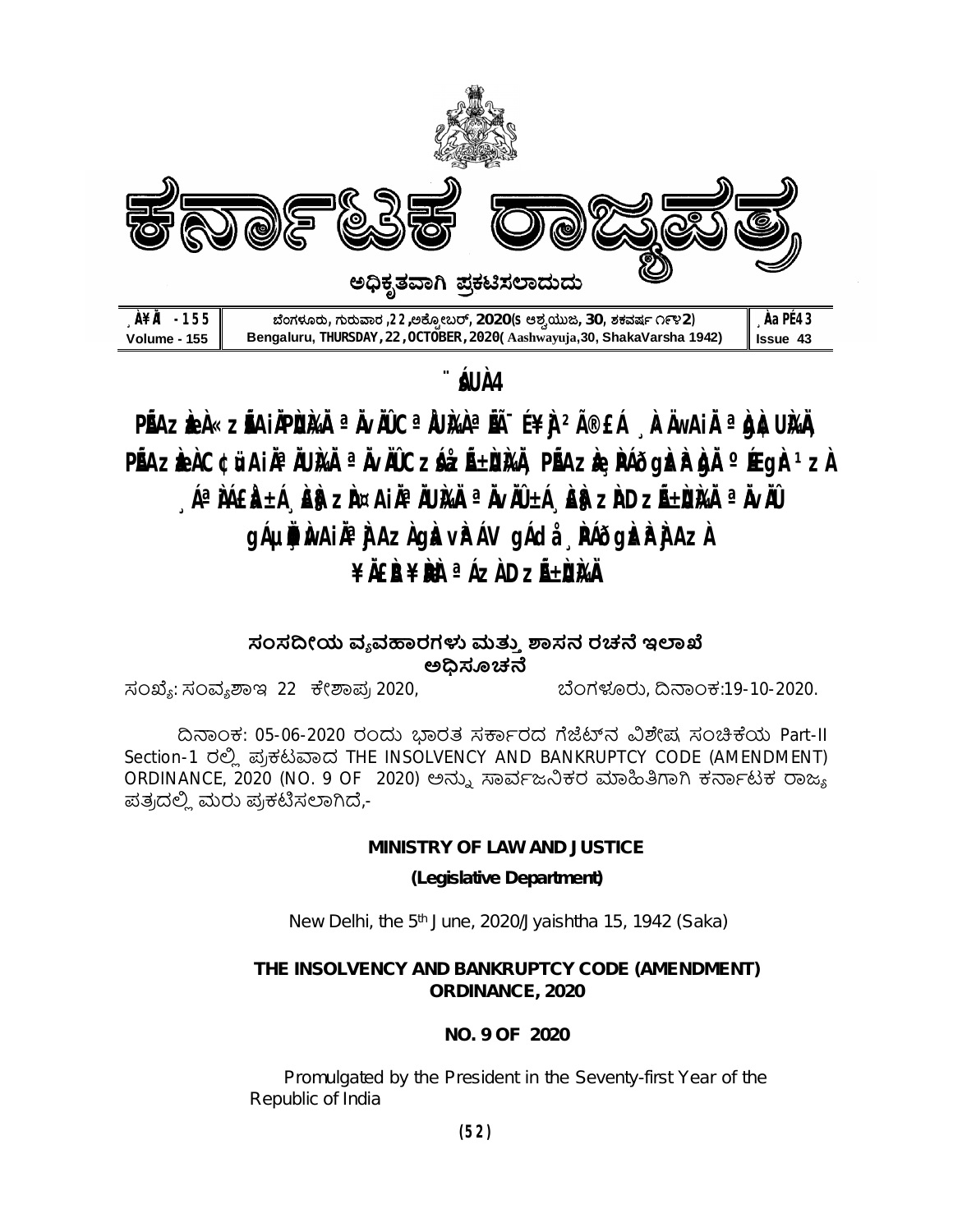An Ordinance further to amend the Insolvency and Bankruptcy Code, 2016.

 WHEREAS the entire ecosystem for implementation of the Insolvency and Bankruptcy Code, 2016 is in place;

 AND WHEREAS the provisions relating to corporate insolvency resolution process and liquidation process for corporate persons under the Code are in operation;

 AND WHEREAS COVID-19 pandemic has impacted business, financial markets and economy all over the world, including India, and created uncertainty and stress for business for reasons beyond their control;

 AND WHEREAS a nationwide lockdown is in force since 25th March, 2020 to combat the spread of COVID-19 which has added to disruption of normal business operations;

 AND WHEREAS it is difficult to find adequate number of resolution applicants to rescue the corporate person who may default in discharge of their debt obligation;

 AND WHEREAS it is considered expedient to suspend under sections 7,9 and 10 of the Insolvency and Bankruptcy Code, 2016 to prevent corporate persons which are experiencing distress on account of unprecedented situation, being pushed into insolvency proceedings under the said Code for some time;

 AND WHEREAS it is considered expedient to exclude the defaults arising on account of unprecedented situation for the purposes of insolvency proceeding under this code;

 AND WHEREAS Parliament is not in session and the President is satisfied that circumstances exist which render it necessary for him to take immediate action;

 NOW, THEREFORE, in exercise of the powers conferred by clause (1) of article 123 of the Constitution, the President is pleased to promulgate the following Ordinance:-

Short title and commencement. **1. (**1) This Ordinance may be called the Insolvency and Bankruptcy Code, (Amendment) Ordinance, 2020.